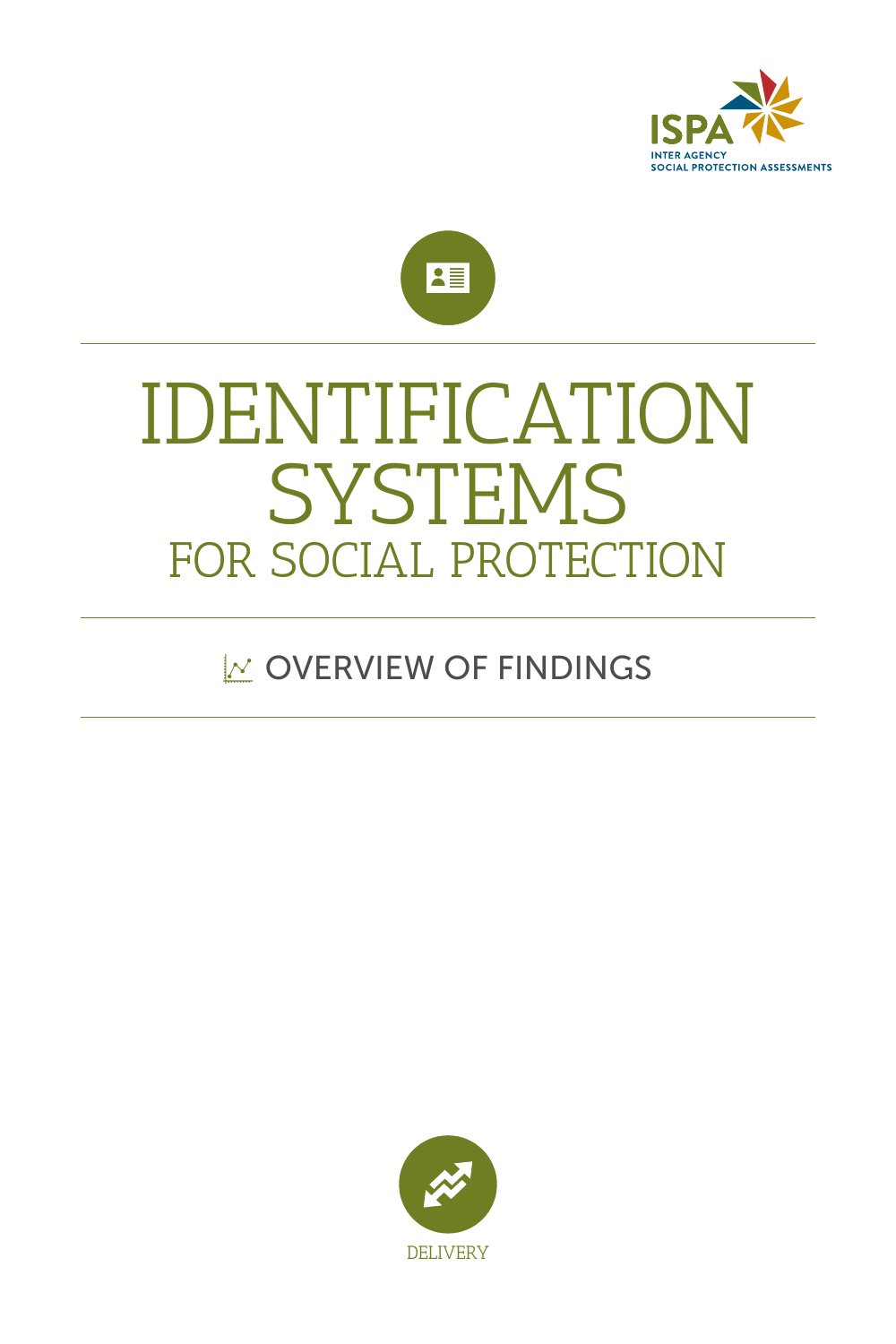

The assessment criteria elaborated above should then be applied to the key areas. The assessment results should be captured in an overview table (assessment matrix) that captures key strengths and weaknesses in the performance of the identification system. The table below provides guidance on how to use the criteria and assess the performance from weaker to stronger.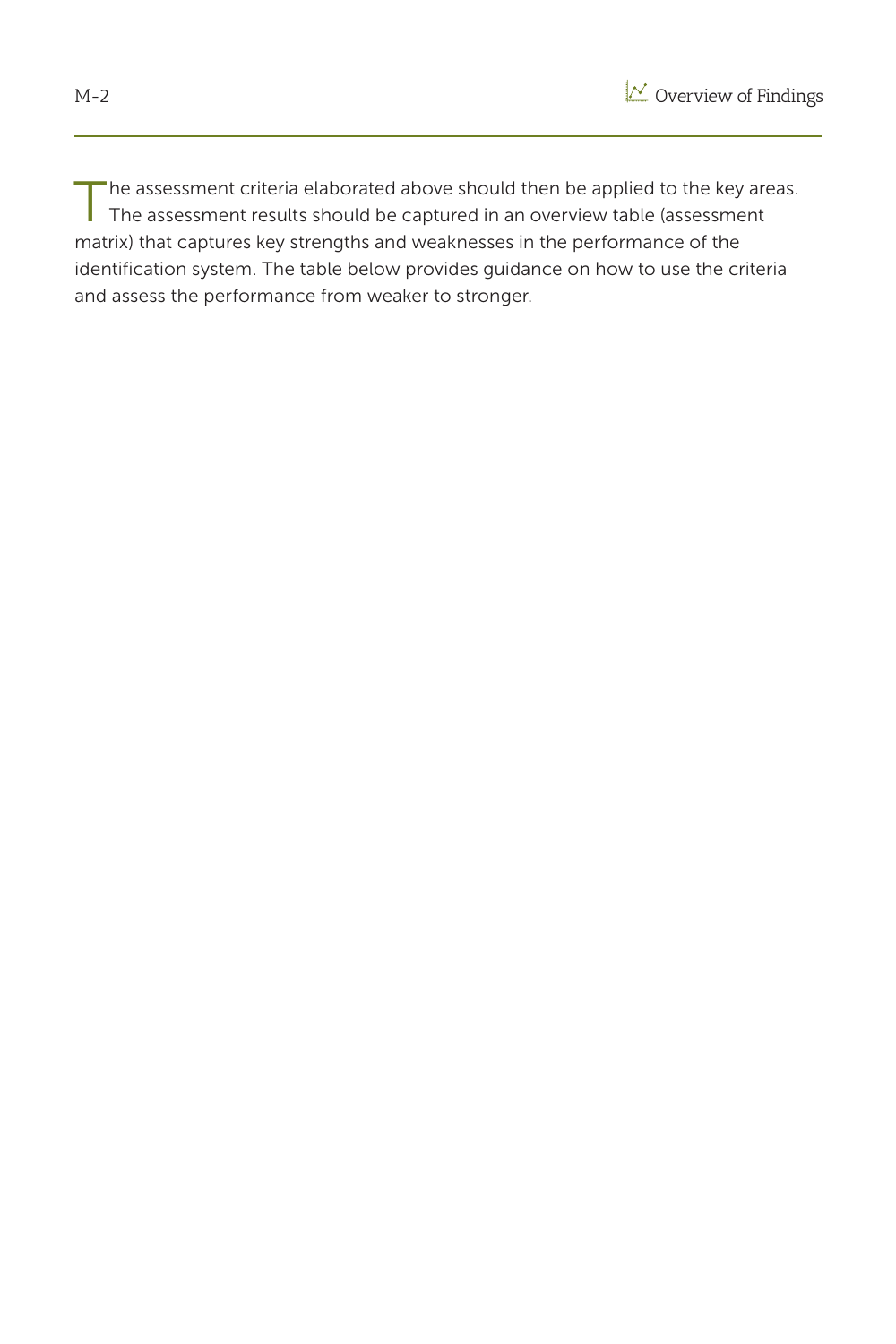Illustration of ID and CR System Assessment Results

|                                                                                                                                                                               |                                                                                                                                                                                                                                                                                                                                                                                                       | <b>Illustration of ID and CR System Assessment Results</b>                                                                                                                                                                                                                                                                              |                                                                                                                                                                                                                                                                                                                                                     |                                                                                                                                                                                                                                                                                                                                                         |
|-------------------------------------------------------------------------------------------------------------------------------------------------------------------------------|-------------------------------------------------------------------------------------------------------------------------------------------------------------------------------------------------------------------------------------------------------------------------------------------------------------------------------------------------------------------------------------------------------|-----------------------------------------------------------------------------------------------------------------------------------------------------------------------------------------------------------------------------------------------------------------------------------------------------------------------------------------|-----------------------------------------------------------------------------------------------------------------------------------------------------------------------------------------------------------------------------------------------------------------------------------------------------------------------------------------------------|---------------------------------------------------------------------------------------------------------------------------------------------------------------------------------------------------------------------------------------------------------------------------------------------------------------------------------------------------------|
|                                                                                                                                                                               | aten                                                                                                                                                                                                                                                                                                                                                                                                  | Emerging                                                                                                                                                                                                                                                                                                                                | Moderate                                                                                                                                                                                                                                                                                                                                            | Advanced                                                                                                                                                                                                                                                                                                                                                |
| - Cost of access and<br>approach active or<br>other barriers to<br>Appropriateness<br>Enrollment<br>· Inclusiveness<br>· Coverage<br>passive<br>Accessibility<br>access<br>Ĭ. | Some vulnerable groups<br>that can be used by the<br>Minority of the eligible<br>costly in relative terms<br>cumbersome (passive<br>are de facto excluded<br>enrollment approach)<br>population has an ID<br>and administratively<br>from the ID system<br>Acquiring the ID is<br>program                                                                                                             | burden for some groups<br>and a strategy is defined<br>that can be used by the<br>of the population (e.g.,<br>enrollment approach)<br>population has an ID<br>Acquiring the ID is a<br>Most of the eligible<br>are known (passive<br>Barriers to access<br>the poor)<br>program                                                         | Almost all eligible people<br>vulnerable groups (active<br>Process of obtaining the<br>ID involves low costs<br>have the required ID<br>are taken to ensure<br>access to the ID for<br>Concrete actions<br>enrollment)                                                                                                                              | indigenous groups, etc.)<br>newborns in the system<br>A process is defined for<br>or can easily obtain the<br>are no other barriers to<br>All eligible people have<br>the program (including<br>the ID is low, and there<br>form of ID required for<br>the timely inclusion of<br>the poor, noncitizens,<br>The cost of obtaining<br>obtain the ID      |
| · Uniqueness/accuracy<br>Effective and reliable<br>authentication<br>procedures<br>Robustness<br>Security                                                                     | are a major concern, as<br>Authentication process<br>deduplication and data<br>and death registration/<br>Very weak institutional<br>there is no process for<br>Very low rates of birth<br>errors in the database<br>Ds are easily falsified<br>Ouplicates and other<br>capacity to ensure<br>database security<br>civil registry very<br>very unreliable/<br>dysfunctional<br>unreliable<br>cleaning | Civil registry is functional,<br>Some quality control and<br>ather weak, and IDs can<br>and significant delays in<br>but mostly paper-based<br>Authentication process<br>database maintenance<br>Security measures are<br>and death registration<br>but low rates of birth<br>ecordkeeping<br>egistration<br>be falsified<br>unreliable | and IDs are rarely falsified<br>deduplication protocols<br>and deaths is registered,<br>works well with minimal<br>database is reasonably<br>measures are in place,<br>The majority of births<br>Basic authentication<br>and the civil registry<br>are in place and the<br>Database security<br>Data quality and<br>processes<br>accurate<br>delays | and deduplication; errors<br>Strong database security<br>Very difficult to produce<br>that works with minimal<br>facilitate quality control<br>functional civil registry<br>are registered in a fully<br>Good authentication<br>All births and deaths<br>Electronic records<br>standards applied<br>fraudulent IDs<br>are minimal<br>controls<br>delays |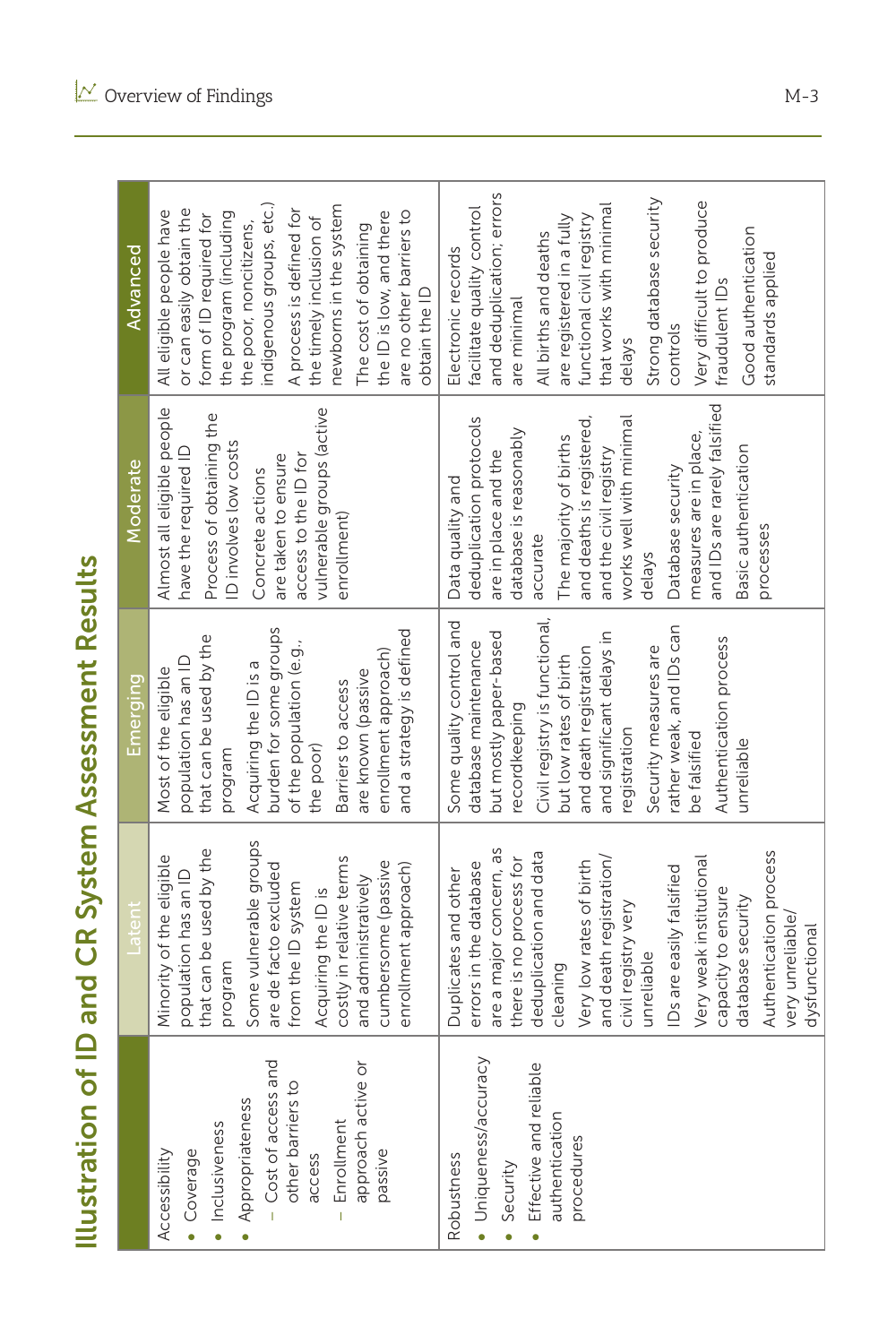|                                                                                                                                     | Latent                                                                                                                                                                                                                                                                                 | Emerging                                                                                                                                                                                                                                                                                                                                                         | Moderate                                                                                                                                                                                                                                                  | Advanced                                                                                                                                                      |
|-------------------------------------------------------------------------------------------------------------------------------------|----------------------------------------------------------------------------------------------------------------------------------------------------------------------------------------------------------------------------------------------------------------------------------------|------------------------------------------------------------------------------------------------------------------------------------------------------------------------------------------------------------------------------------------------------------------------------------------------------------------------------------------------------------------|-----------------------------------------------------------------------------------------------------------------------------------------------------------------------------------------------------------------------------------------------------------|---------------------------------------------------------------------------------------------------------------------------------------------------------------|
| administrator training<br>Costs of the ID system<br>· Ease of operation;<br>Maintenance<br>· Information<br>technology<br>$\bullet$ | compared to the benefits<br>Cost are disproportional<br>High cost<br>provided                                                                                                                                                                                                          |                                                                                                                                                                                                                                                                                                                                                                  |                                                                                                                                                                                                                                                           | compared to the benefits<br>D costs are reasonable<br>Low cost<br>provided                                                                                    |
| Interoperability and<br>· Interoperability<br>· Portability<br>portability                                                          | There is no standardized<br>The ID can be used only<br>data format and little or<br>references for verifying<br>for one purpose and is<br>(e.g., community) and<br>no database linkages<br>on local knowledge<br>high dependence<br>tied to one locale<br>across programs;<br>identity | individual across different<br>standardized, and a few<br>major programs aim to<br>access benefits across<br>common ID platform;<br>procedures and takes<br>make their databases<br>requires complicated<br>There is a process to<br>difficult to track one<br>compatible or use a<br>the country, but it<br>Some data are<br>administrative<br>programs<br>time | management information<br>standardized, and some<br>different points across<br>systems can be linked<br>Accessing benefits at<br>the country requires<br>SP programs use a<br>paper work but is<br>Most program<br>Most data are<br>common ID<br>possible | programs use a common<br>To the extent that this is<br>desired, interoperability<br>ID at the national level<br>fully functional, or SP<br>across programs is |